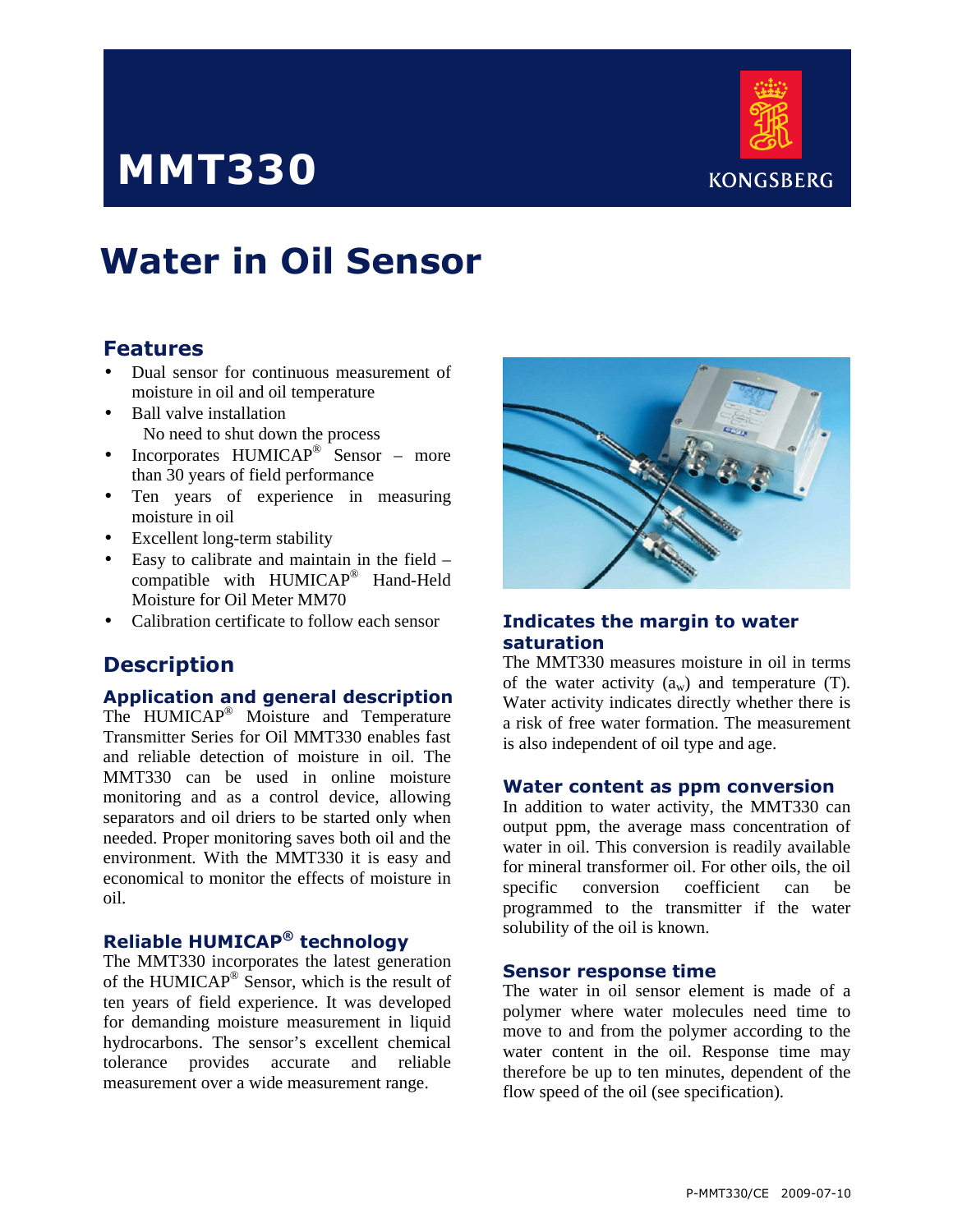### Technical specifications

#### **Water activity measurement**

| Measurement range:                                                          | $01$ $a_w$     |
|-----------------------------------------------------------------------------|----------------|
| Accuracy (including non-linearity, hysteresis and repeatability):           |                |
| 00.9                                                                        | $\pm 0.02$     |
| 0.91.0                                                                      | $\pm 0.03$     |
| Recommended alarm limits:                                                   |                |
| High alarm (HA)                                                             | $0.80 a_{w}$   |
| High-high alarm                                                             | $0.92 a_w$     |
| Response time (90 %) at +20 $^{\circ}$ C in still oil (with stainless steel |                |
| filter):                                                                    | Up to 10 min.  |
| Sensor:                                                                     | <b>HUMICAP</b> |

**Temperature measurement**  Probe  $-40$  to  $+180$  °C.

Accuracy at  $+20 \text{ °C } (+68 \text{ °F})$ :  $\pm 0.2 \text{ °C}$ 

#### **Operating temperature**

 For probes: For transmitter body: With display:

#### **Specifications of probe**

Mechanical durability: Up to 40 bar / 580 psia Probe length: 252 mm, adjustable depth Tightening torque of the sliding nut  $1/6$  turn or  $45 \pm 5$  Nm (33  $\pm 4$  ft-lbs)

#### **Inputs and outputs**

Operating voltage: 10 to 35 VDC, 24 VAC Power consumption @ 20  $^{\circ}$ C (U<sub>in</sub> 24 VDC)  $I<sub>out</sub> 2 x 0 to 20 mA$ : Display and backlight: Analog outputs (2 standard) Current output, powered from the sensor: 4 to 20 mA, galvanic isolated from power Accuracy of analog outputs at 20  $^{\circ}$ C:  $\pm 0.05$  % full scale Temperature dependence of the analog outputs:  $\pm 0.005\%$  /°C full scale Digital outputs: RS-232, RS-485 (optional) Relay outputs (optional): 0.5 A, 250 VAC, SPDT (optional) Display and keypad (for MMT330-8BB only): LCD with backlight

#### **Mechanics**

Probe cable lengths: Standard 5 m Housing classification: IP 65 (NEMA 4) Weight: Housing Probe

Standard setting 0 to100 °C

Same as measurement ranges -40 to +60  $^{\circ}$ C (-40 to +140  $^{\circ}$ F) 0 to +60  $^{\circ}$ C (+32 to +140  $^{\circ}$ F)

Pressure range: 0 to 40 bar / 0 to 580 psia

Max. 60 mA +20 mA

Cable bushing: M20 x 1.5 for cable 8 to 11 mm/0.31 to 0.43" Cable type: Standard yard cable Housing material: G-AlSi 10 Mg (DIN 1725)

> 1400g 250g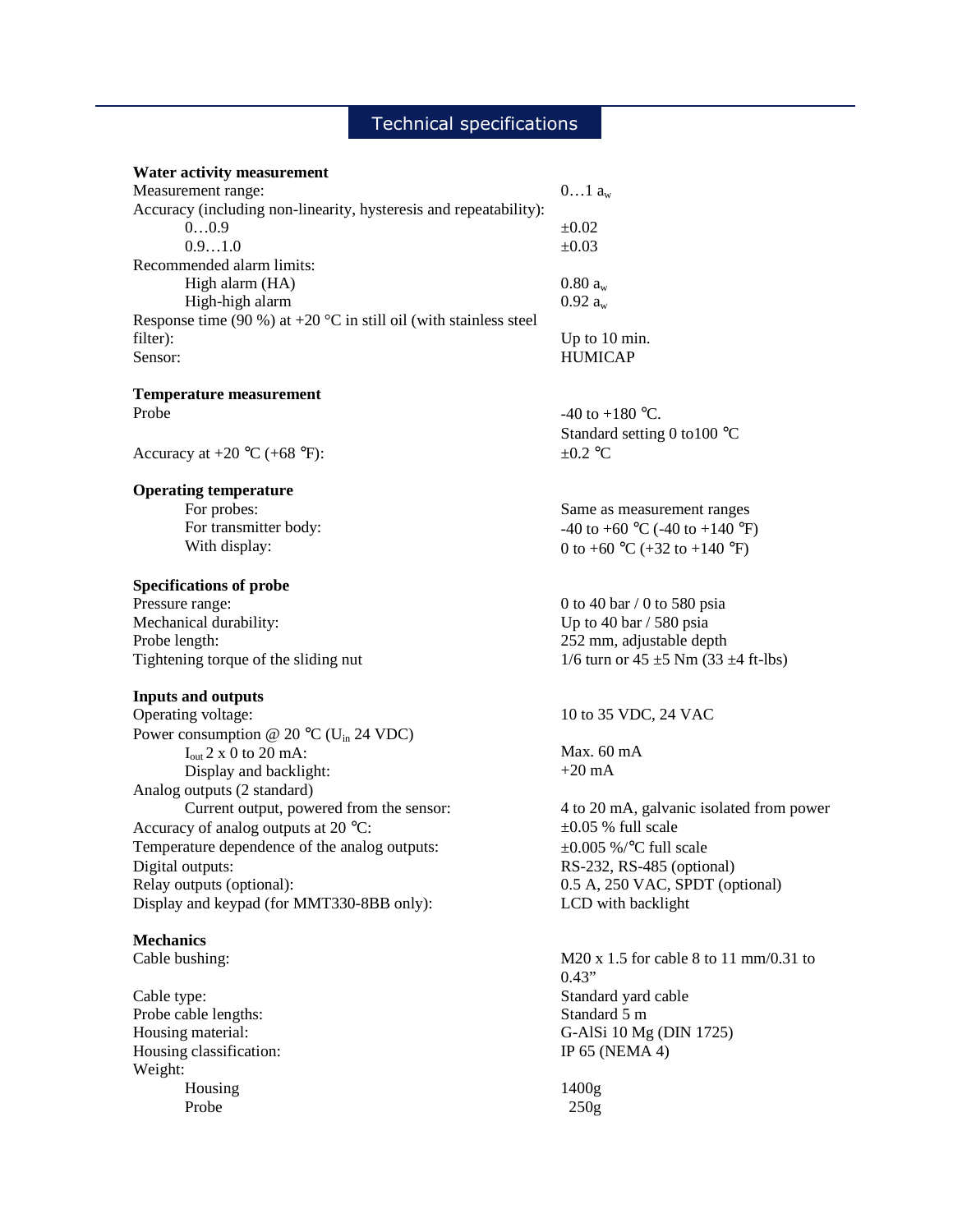## **Drawings**